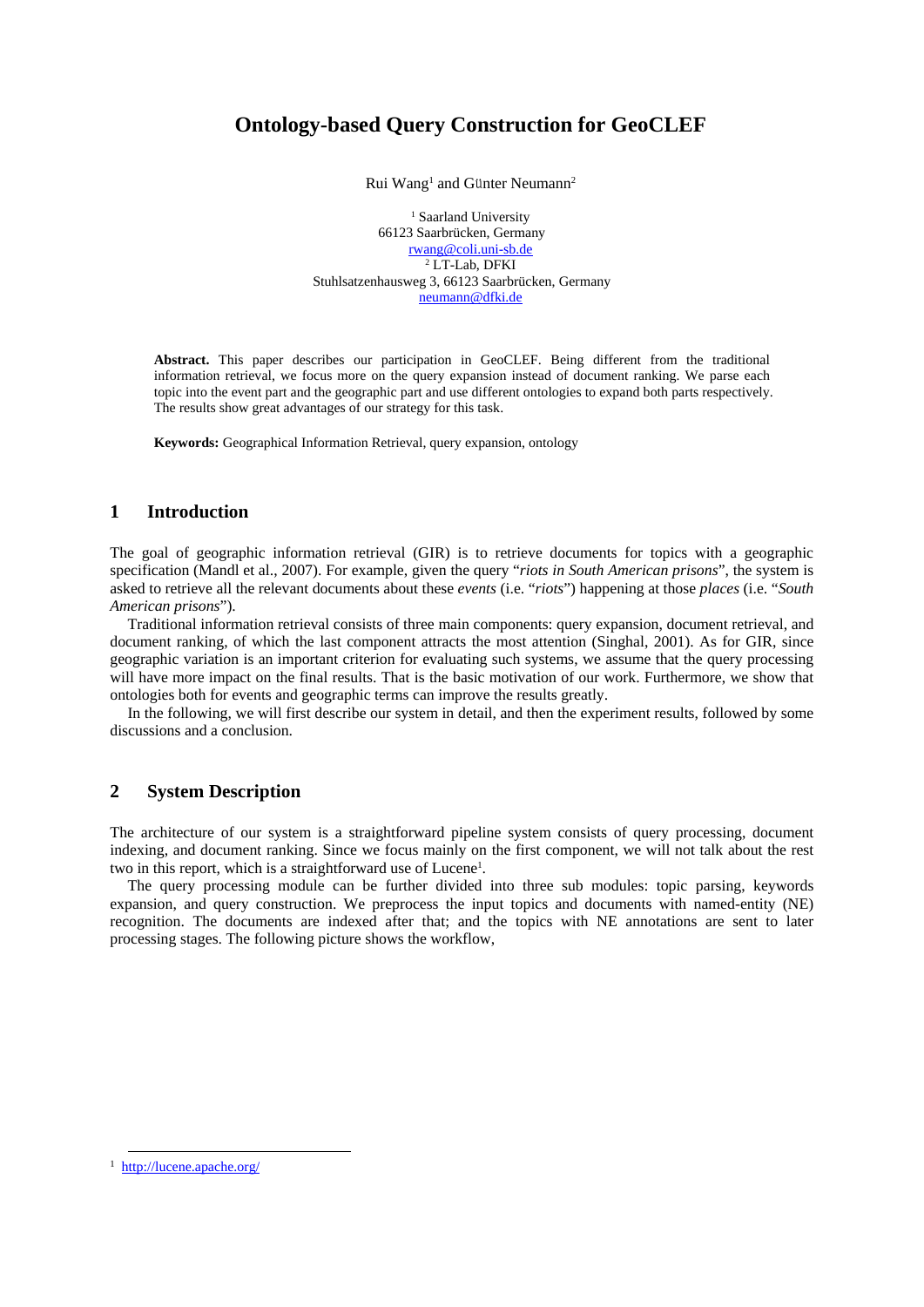

**Fig. 1.** Topic Parsing splits each topic into two parts, the *Event* part and the *Geographic* part, and send them to Event Expansion and Geographic Expansion components. These two components are assisted by Event Ontology and Geographic Ontology respectively. After the expansion, the query for the indexed documents will be constructed by Query Construction process.

#### **2.1 Topic Parsing**

*…* 

As mentioned before, we preprocess the input topics with NE recognition and then identify the two parts of each topic, i.e. the *Event* part and the *Geographic* part. By doing this, we use prepositions as indicators for the division. Some topics are listed as follows,

*… Riots in South American prisons Nobel Prize winners from Northern European countries Portuguese immigrant communities in the world*

*Most visited sights in the capital of France and its vicinity*

In most cases, the prepositions do a good job as in the first three examples. Together with the NE information (i.e. location names), the two corresponding parts will be identified out. However, there are some cases, like the last example, which consist of several parts, if they are divided by prepositions. In practice, we take location names as the *Geographic* part (marked with double underline) and all the rest as the *Event* part (marked with underline). If there is no *Geographic* parts (e.g. errors from NE recognition), the last part will be assigned as the *Geographic* part heuristically. Consequently, in the last example, "*the capital*" could also be assigned as the *Geographic* part, if the NE recognizer takes it as the part of a location name.

#### **2.2 Ontology-based Keywords Expansion**

In this step, the *Event* part and the *Geographic* part will be tackled separately, assisted by two ontologies. We will first introduce these two ontologies and then how we use them.

Geographic Ontology. After referring several geographic taxonomies (Geonames<sup>2</sup>, WorldGazetteer<sup>3</sup>, etc.), we construct a geographic ontology using geographic terms and two relations. The backbone taxonomy of the ontology is as follows,

-- part-of -- City/Town/... (artificial) Planet (i.e. Earth) -- part-of -- Continent -- part-of -- Country -part-of -- River/Island/... (natural)

 <sup>2</sup> Geonames geo coding web service: http://www.geonames.org/

<sup>3</sup> WorldGazetteer: http://www.world-gazetteer.com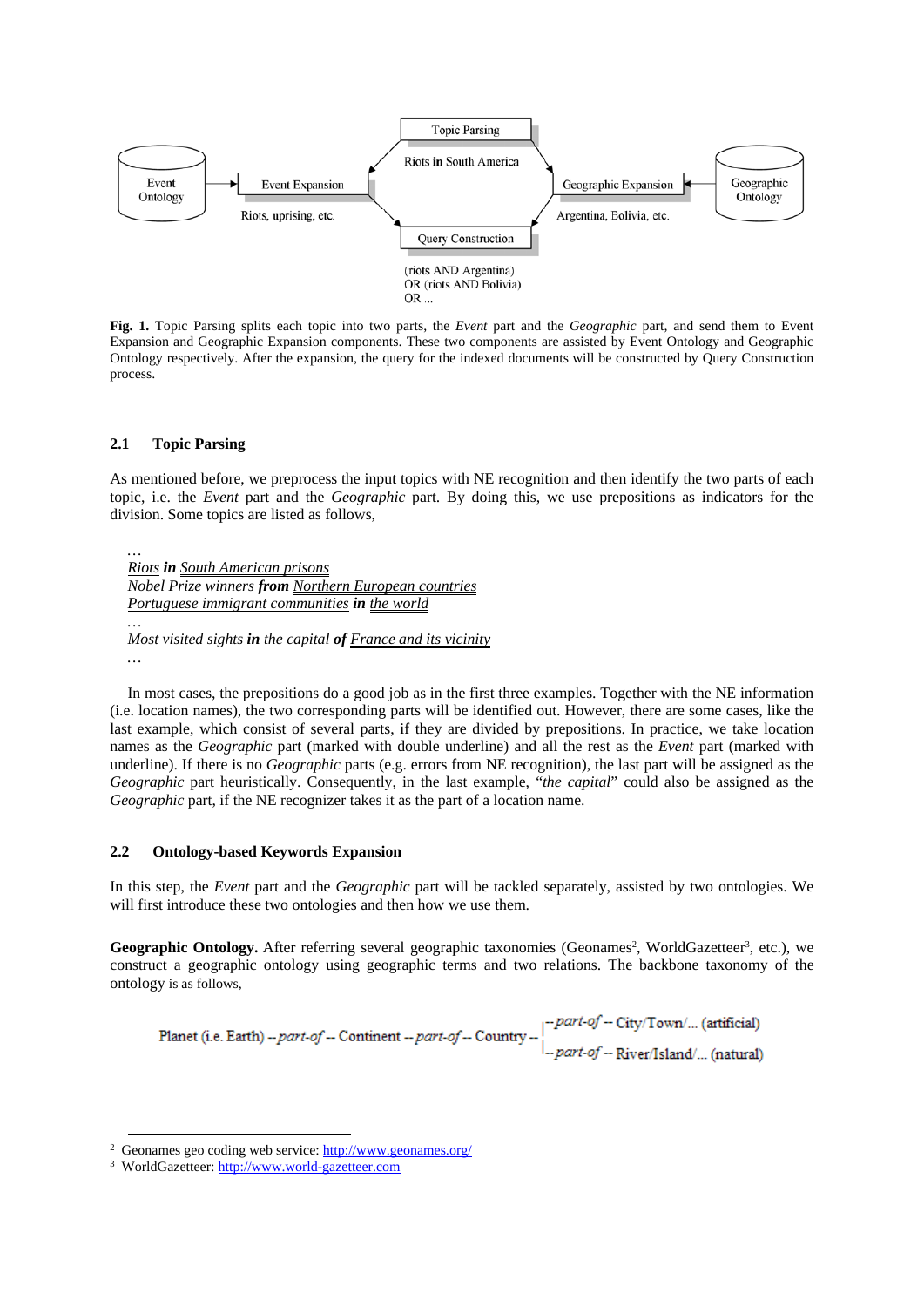**Fig. 2.** The basic structure of the geographic ontology consists of geographic terms referring different granularities of areas. Inside each Country, we have two categories of fine-grained places, i.e. artificial divisions and natural places. The basic relation in-between is the directional *part-of* relation, which means the geographic area on the left side contains the area on the right side.

In addition, extra geographic areas are connected with these basic terms using the same *part-of* relation. For example, the following geographic areas consist of the basic terms above,

Subcontinent: *the Indian subcontinent*, *the Persian Gulf*, etc. Subcountry: *Lower Saxony*, *the Western USA*, etc. Organization: *the Organization for Economic Co-operation and Development (OECD)*, etc. Others: *Spanish islands*, etc.

An additional *equal* relation is utilized for synonyms and abbreviations of the same geographic area, e.g. *the United Kingdom*, *the UK*, *Great Britain*, etc.

**Event Ontology.** The event ontology is constructed using Wikipedia as an extra resource. Unlike the linguistic classification of events, we consider this ontology as a rather flat structure of two main categories, natural events and human activities. The first category mainly contains natural disasters, e.g. floods, earthquakes, etc; the second category takes all the rest, e.g. meetings, sports, wars, etc. The term event is a bit vague here, since we also include entities in the second category, e.g. Nobel Prize winners, politicians, etc. Two examples are given here,

Earthquakes*: San Francisco Earthquake (1906)*, *Good Friday Earthquake Earthquake (1964)*, etc. Nobel Prize winners: *Marie Curie (Russian Poland, Physics, 1903)*, *Albert Einstein(Germany, Physics, 1921)*, *Mother Teresa (Albania, Peace, 1979)*, etc.

**Keywords Expansion.** The population of the ontologies is done with either the narratives given or Wikipedia. The former can be done automatically from the texts after NE recognition; the latter has to be done manually. The usage of the event ontology is quite straightforward, that is directly taking all the terms contained in that category; the use of the geographic ontology follows the rule,

- 1. If the geographic part contains the granularity of the basic terms, e.g. country, city, etc, the ontology will provide all the geographic terms at that level;
- 2. Otherwise, the ontology will provide all the geographic terms below the level of that term.

Since the submissions can be either automatic or manual, we treat the automatic population of the ontologies as the former case and under the help of Wikipedia as the latter case.

#### **2.3 Query Construction**

After the expansion of both the events and the geographic terms, the query can be constructed using Boolean operators. In order to achieve both high precision and recall, we setup four levels of queries, giving different weights for the retrieved documents. The higher levels of queries aim to obtain accurate results, while the lower levels for the recall. The four levels are as follows,

Level 4 (1000): the event ontology AND the geographic ontology

- Level 3 (100): the event terms AND the geographic ontology
- Level 2 (10): the event terms AND the geographic terms

Level 1 (1): the event terms OR the geographic terms

Here*, event terms* and *geographic terms* mean those words appearing in the topics but not the narratives. In fact, both the event ontology and the geographic ontology can be further divided into two cases, the *automatic* meaning the ontology is constructed automatically using the narratives and the *manual* meaning the ontology is constructed also with Wikipedia information. In practice, when we made the submissions, we tested several combinations of queries from different levels (see the following section for details).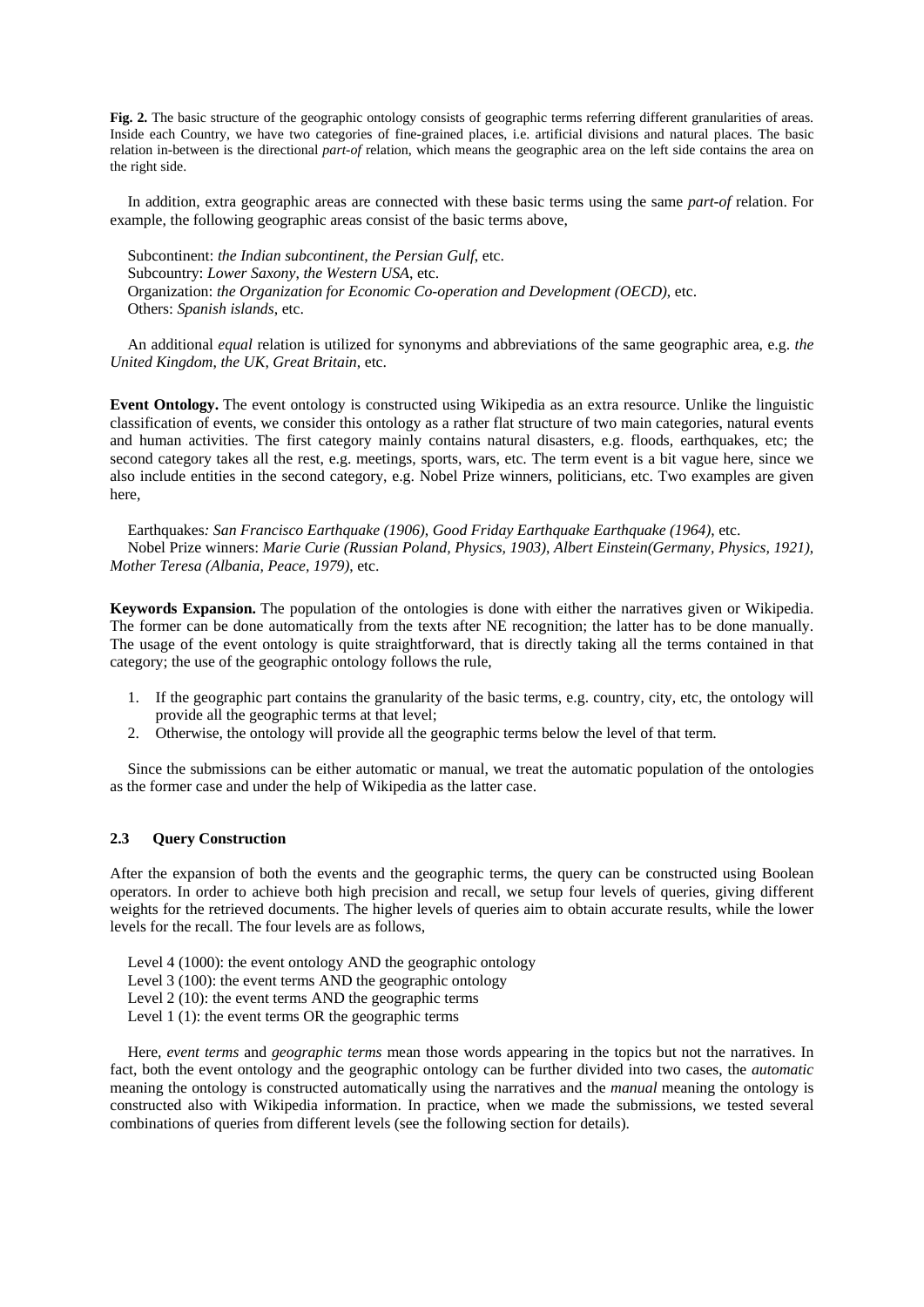### **3 Submissions and Results**

In the GeoCLEF track, we submitted 5 runs for the monolingual task of English. Different runs were constructed from combinations of different levels of queries. As mentioned above, the system can provide us 4 levels of queries with different weights for the retrieved documents. Therefore, to test how much each level can contribute to the final results, we setup the following 5 runs,

Run1 (M): Use queries from Level 1~4 and both ontologies are constructed with Wikipedia information

Run2 (A): Similar to Run1, but both ontologies are constructed with narratives

Run3 (M): Use queries from Level  $1~3$  and the ontology is constructed with Wikipedia information

Run4 (A): Similar to Run3, but the ontology is constructed with narratives

Run5 (A): Use queries from Level 1~2

Since we consider the ontologies constructed from Wikipedia are manual work, Run1 and Run3 are Manual (M) submissions and the other three are Automatic (A) submissions. The following table shows the final results of our five submissions,

**Table 1.** Results of our five submissions.

| <b>Submissions</b> | R-Prec         | <b>MAP</b>     |
|--------------------|----------------|----------------|
| Run1(M)            | 33.38% (1/68)  | 29.18% (3/68)  |
| Run2(A)            | 33.19% (2/68)  | 29.24% (2/68)  |
| Run3(M)            | 31.70% (3/68)  | 30.37% (1/68)  |
| Run4(A)            | 31.41% (4/68)  | 27.73% (6/68)  |
| Run5(A)            | 20.95% (58/68) | 16.07% (68/68) |

We are quite satisfied with the results of our first participation, not only the performance, but also the impact of focusing on ontology-based query expansion for GIR. The best automatic submission will be Run2, which has both high R-Prec and MAP scores. For the best manual submissions, Run1 and Run3 have the best R-Prec and MAP scores respectively. Comparing automatic and manual submissions, the R-Prec has a slight difference, while for MAP, the difference is bigger. Consequently, the manual work of populating the ontology with Wikipedia information does help to improve the precision. At last, only using the terms in the topics without any help from the narratives or Wikipedia, the results are quite poor (Run5). This suggests the query expansion a step of great importance.

Taking a closer look at the results, we find that the system performs very well in some topics, but worse in some others. This may be because the improvement from the ontology is not stable, since different topics contain various events, which cannot be treated uniformly.

Additionally, since the only language dependent components of our system are the NE recognizer and the ontologies, we also did experiments on the German data sets. The SPPC system (Neumann and Piskorski, 2002) was used for German NE recognition and the ontologies were constructed with the help of German Wikipedia. The preliminary evaluation was not so satisfactory, so that we did not make submissions, but the framework of our system suggests an easy extension to other languages.

### **4 Conclusion and Future Work**

In this paper, we showed our participation of the GeoCLEF track. Our approach focused on the query processing part instead of the document ranking as in traditional IR systems. In particular, we analyzed the topics and applied ontologies to expand the keywords in both the geographic part and the event part. We also setup four levels of queries in order to achieve both high precision and recall. The results suggest the success of our strategy and techniques.

In the future, we will take into account the document ranking part as well. One direction could be to use a context window to control the distance between the event and the geographic term in order to filter out some documents or give them lower weights. More experiments on other languages are also considered by us in the near future.